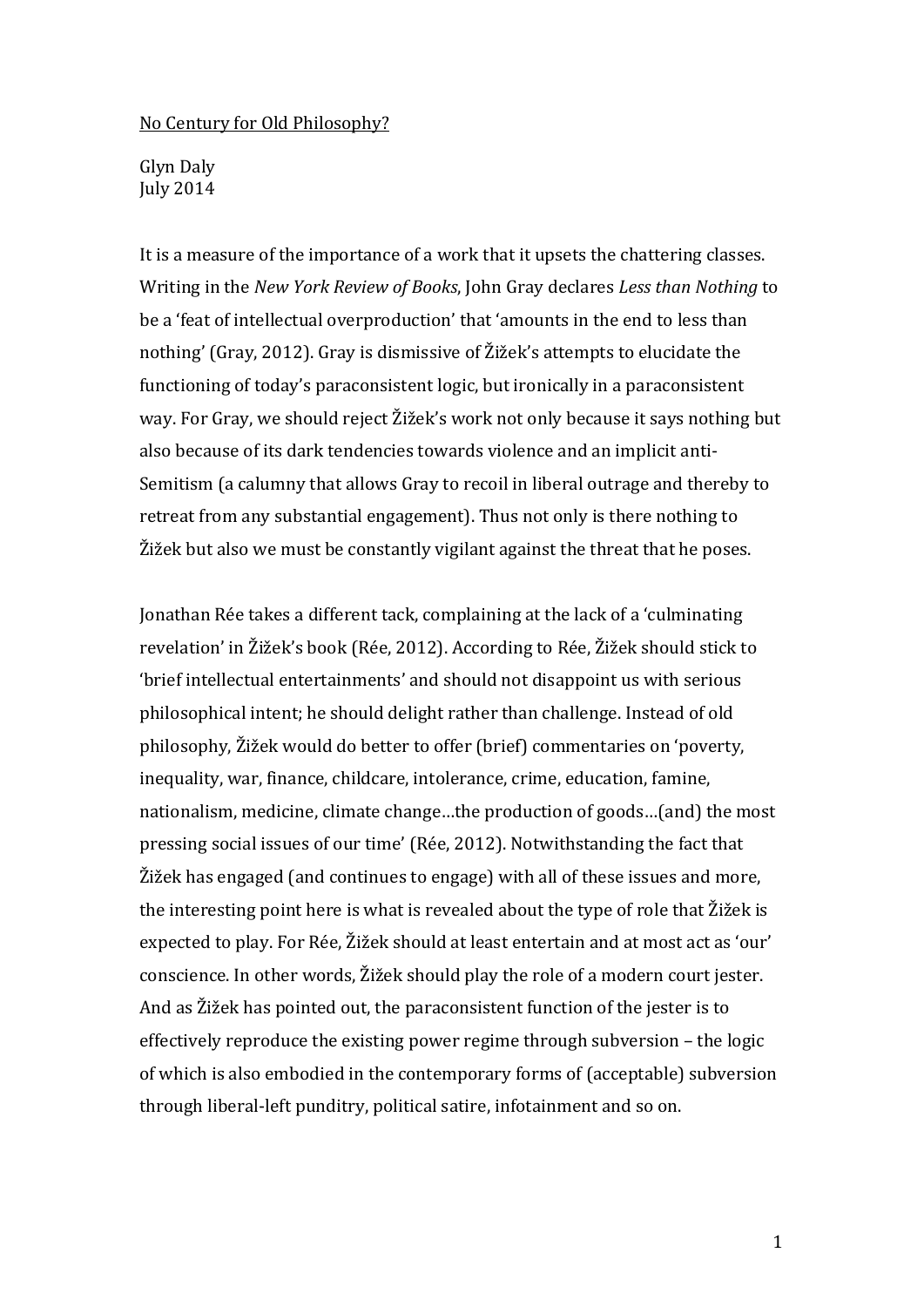Žižek's central claim is that today, more than ever, there is an urgent need to repeat Hegel; not in a straightforward sense, but in a way that develops Hegelian openings and (dialectical) principles in critical and materialist terms. Yet from the perspective of contemporary thought, this can only appear as somewhat perverse. Is not Hegel someone who, according to Deleuze, should simply be forgotten; someone whose 'view of philosophy is at best a magnificent ruin' (Rée, 2012)? How can Hegel – a philosopher who affirms repeatedly the ideas of necessity and totality – hold any relevance for our postmodern hyperchaotic world?

The contemporary world is caught in a mythological paradox. On the one hand, the dominant (Western) milieu is one that continuously recycles its themes of individual expression, free choice, infinite possibility and so on. On the other hand, this milieu is organized around a deeply fatalist core: capitalist fundamentalism. Everything can be subverted and/or overcome *except* the basic principles of capitalism. Interfering with the spontaneous movements of capital is strictly taboo and, when markets do collapse, we should rather sacrifice ourselves through austerity measures in order to appease the Gods of finance. What is manifested here is a kind of twisted Kantian logic: not only is it impossible to penetrate to the in-itself or absolute, we should not even try. We should restrict ourselves to the subjective universe and not try to disturb the transcendental structures. This is at the root of today's forms of new age spirituality. In the West this is reflected in a montage of Buddhism, Taoism and various paganistic ideas about nature, balance, harmony and so on. In China, the rapid advance of capitalist development has been accompanied by the (statesponsored) expansion of Confucianism with its similarly pacifying refrain that we should accept our social/objective position and seek happiness and contentment within. In these ways, the future (as in new possibility) is being held hostage by a modern sense of fate.

In order to break out of the new medievalism of the modern age, Žižek argues that we need to accomplish fully the move from Kant to Hegel. If in Kant there exists an insurmountable gap *between* the subject and the substantial

2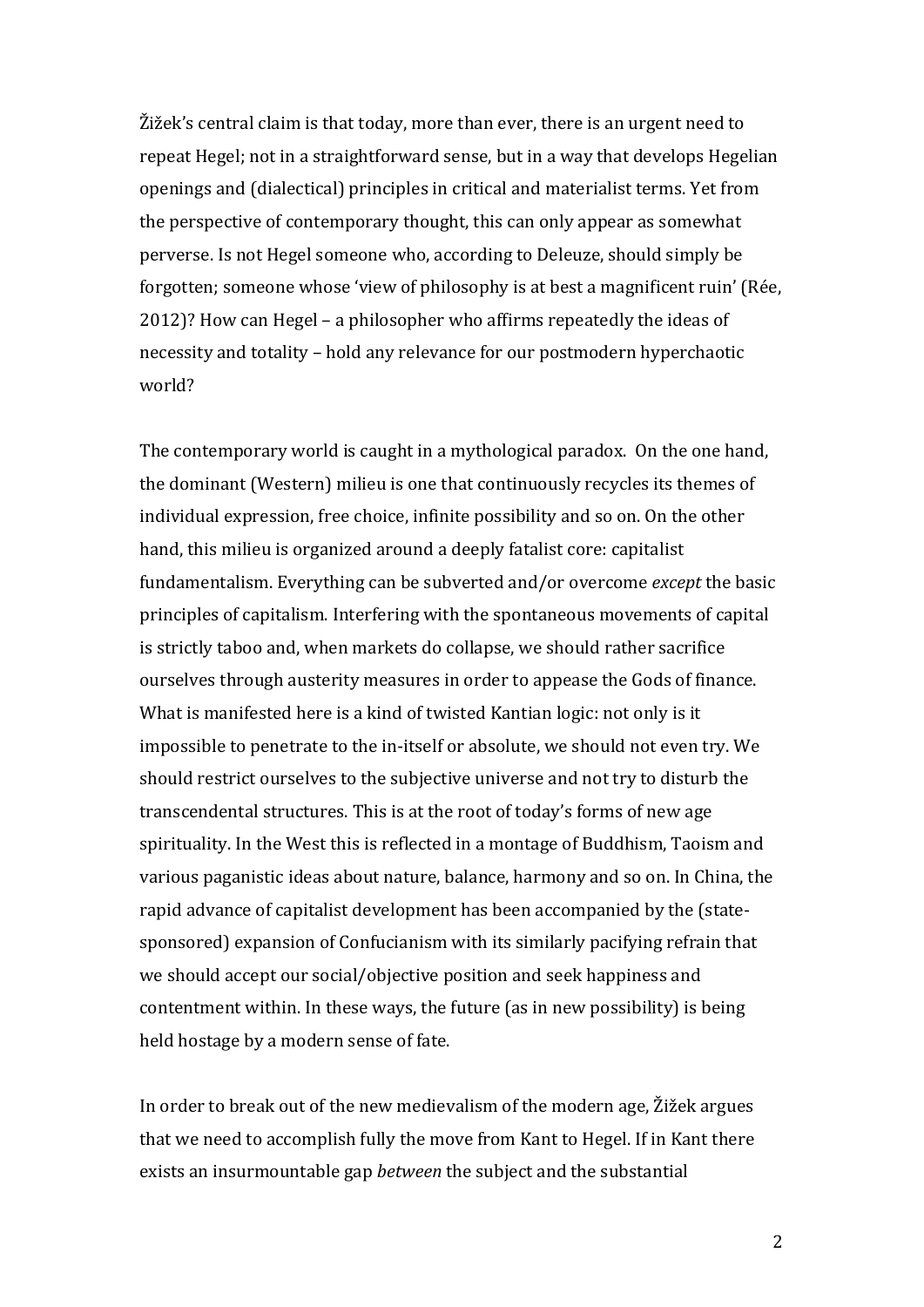(noumenal) Thing, in Hegel this gap is conceived to be *within both* subject and substance. Subject and substance achieve identity not because of any positive content but because they share an essential negativity/incompleteness (they are traversed by the same void). Against Kant, the limit of the subject does not subsist in its alienation from (inability to grasp) the fullness of substance. The point is rather that substance is already in-itself alienated. The subject is the (secondary) result of the inability of substance to constitute itself. Substance fails to be and it requires subjective distortion (subjectivation) in order to fill in the gaps/inconsistencies and thereby to establish its (historical) forms of appearance. At the same time, subjectivation (of substance) is a process that can never complete itself. There is always an excess of substance that eludes subjectivation. Insofar as it shows the limit/failure of subjectivation, this excess corresponds to the persistence of the subject as a constitutive void (the failure of subjectivation *is* the subject). It is on this basis that Hegel derives his notion of infinity. In contrast to Badiou – where ontology is conceived as the 'science of the multiple' (Badiou, 2005: 28) – infinity is not defined through multiplicity but rather through the (continual unrest of the) one and its void. Infinity, and all heterogeneity, derives from this essential (self-negatory) simplicity. Multiplicity is an effect of the failure of the one to constitute itself (universality similarly arises from the failure of particularity to achieve its being). It is this simplicity – an unfolding conflictuality between something and its void – that moves the world.

In Kant the idea that we are limited/historical actors, cut off from the absolute, allows him to maintain the view that there is an Other world of authentic (positive) substance. This creates the sense of a mystical space that is today occupied by such 'absolutes' as market forces, global realities, business confidence, the need for enterprise and so on. Here capitalism effectively operates with its own (faux) Kantian-style ethos: we should make all kinds of subjective adjustments, participate in continuous 'changemaking', while accepting that there is a pre-given index of measurement that shapes our fate. In Hegel, by contrast, there is no space for any mystical functioning. Substance itself is also incomplete (and incompletable) and can only appear in relation to

3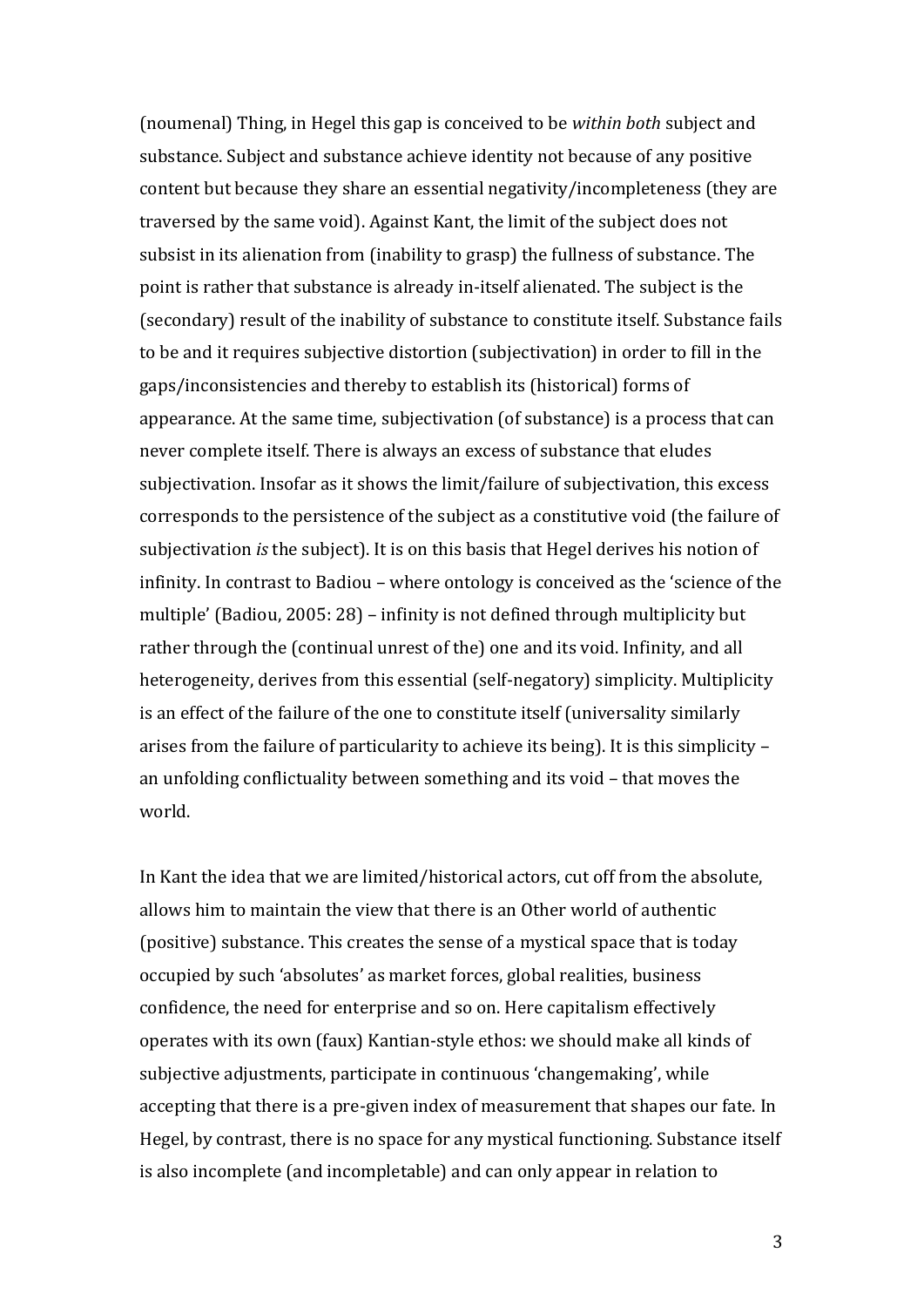(incompletable) subjectivity. Consequently there is no Other (as such) and there are no alibis: we produce our own shadows up to and including the indices of measurement we chose to live by. By showing that the absolute is inconsistency itself – the impossible (self-negatory) configurations of substance and subject – Hegel confronts us with a far more radical, and horrifying, dimension of freedom: the freedom to choose fate itself.

Throughout *Less Than Nothing* the Hegelian absolute of substance=subject is iterated and developed across a range of contexts. Žižek argues that ultimately the problem that we are faced is not epistemological but ontological in character. Inconsistency is not something that can be eventually overcome by increasing knowledge or by more and better science (*á la* Meillasoux and speculative realism). Inconsistency functions rather as a constitutive ontological crack that runs throughout the very structure of all (versions of) reality. In Hegelian terms, the more epistemological clarity we achieve the more we approach the absolute *qua* distortion. The question is not the one posed by William James – 'why is there something rather than nothing?' – but the opposite: 'why is there nothing rather than something?' (Žižek, 2012: 925). It is this (ontological) question that is taking on an increasing relevance for contemporary science: the more the structure of reality is being penetrated, the more that science is confirming a fundamental void; a void that shows that the 'building blocks' of reality are nothing but distortion. And here it should be stressed that the void is not known to itself (there is no possibility of being 'at one' with the void); it is not a passive place then it is then disrupted. The void is rather disruption itself, irreducibly split between its 'true' and 'false' forms; a place of pure movement of becoming and un-becoming, the very currency of alienated-ness. Indeed it makes more sense to speak of void-ness rather than 'the void'.

It is against this background that Žižek finds a particular resonance with the ancient Greek notion of *den* (as developed by Democritus). *Den* is the sublime unrest of void-ness and 'functions' at a level below the quantifiable (as a lessthan-nothing); or, more precisely, it functions as a pure surplus of the quantifiable (the unquantifiable condition of possibility for the emergence of the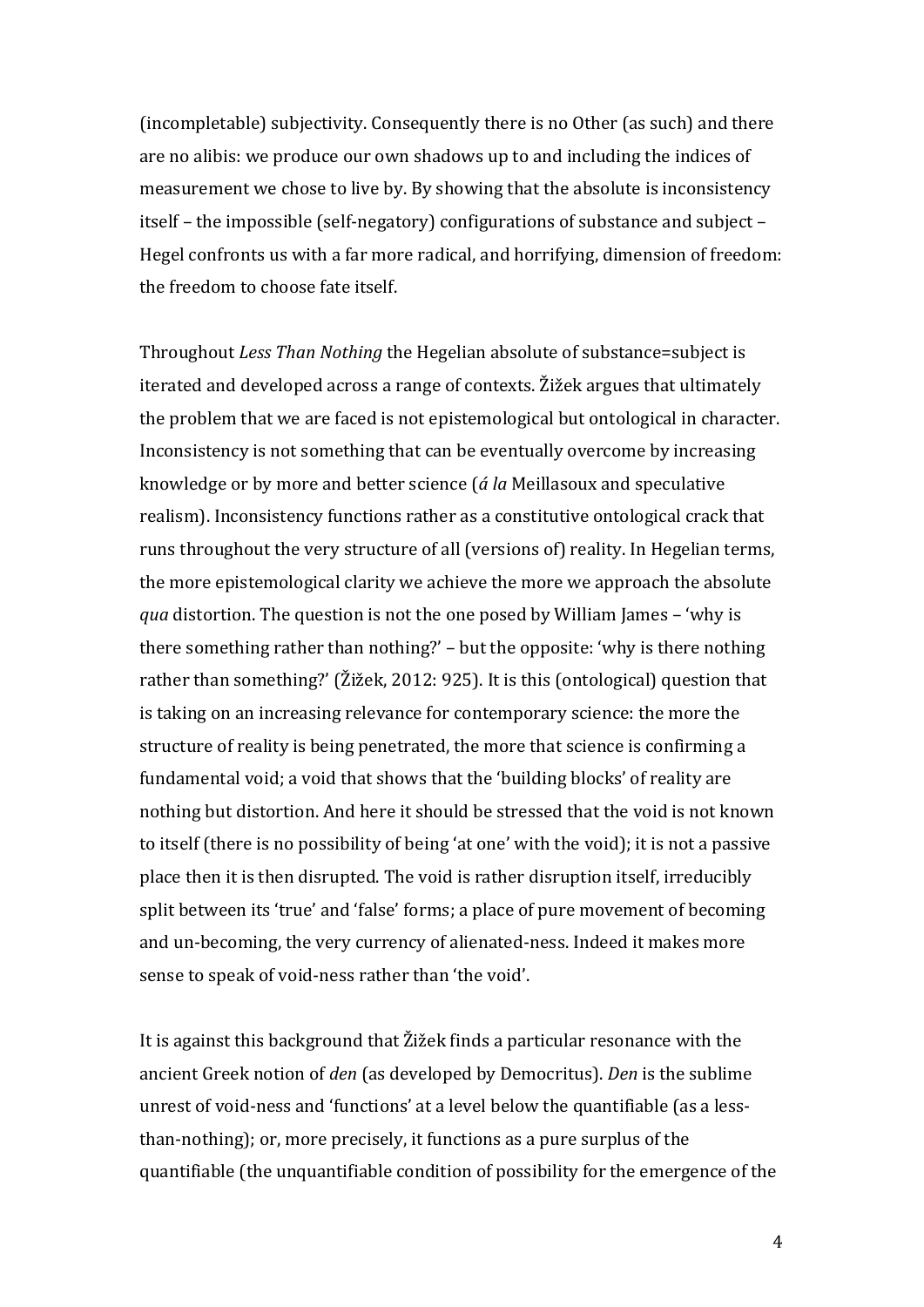quantifiable) as both less than nothing and more than something. *Den* is the paradoxical 'stuff' out of which both nothing and something are made and, at the same time, it is that which prevents nothing and something from fully constituting/stabilizing themselves. Everything is derived from, and carries within it, the impossible surplus dimension (or echo) of *den*. In Hegelian terms, *den* provides a name for pure unrest, non-coincidence and intrinsic difference. In Lacanian terms, *den* correlates to the radical Real. One of the ways of characterizing Žižek's masterwork might be to say that it represents a systematic attempt to both de-fatalize fate and to revitalize this sense of *den*.

The papers that are collected here represent a broad range of engagement with the thematic content of *Less Than Nothing*. The intention has not been simply exegetical (or adversarial), but rather one of attempting to continue the conversation with Žižek's re-working of Hegelian (and Lacanian) insights and openings with a view to developing further lines of inquiry. My paper focuses on Žižek's response to questions of science and knowledge in respect of the recent interventions by speculative realists such as Meillasoux. Joseph Carew takes us into Žižek's metaphysics of the void and draws out the consequences of the metaphysical cataclysm that lies at the heart of all being. Todd McGowan explores Žižek's arguments in the context of a close reading of Hegel wherein he gives central emphasis to (constitutive) alienation. Rex Butler elaborates on the materialism of the discursive form of *Less Than Nothing* and the way in which Žižek continuously refines examples in order to reaffirm the play of drive and inconsistency around the (dialectical) expressions of 'nothing'. Daniel Tutt analyzes the characteristic uses of Oedipal logics in both Žižek and Badiou and how these underpin their distinctive approaches to questions of subjectivity and emancipatory politics.

Slavoj Žižek completes the cycle with a reaffirmation of the importance of making the philosophical move from Kant to Hegel. Rather than maintain a Kantian sense of a gap between form and content, we should assume fully the Hegelian insight that this gap is reflected back into content itself; content is incomplete, always-already not-all. Thus what appears as the failings of culture